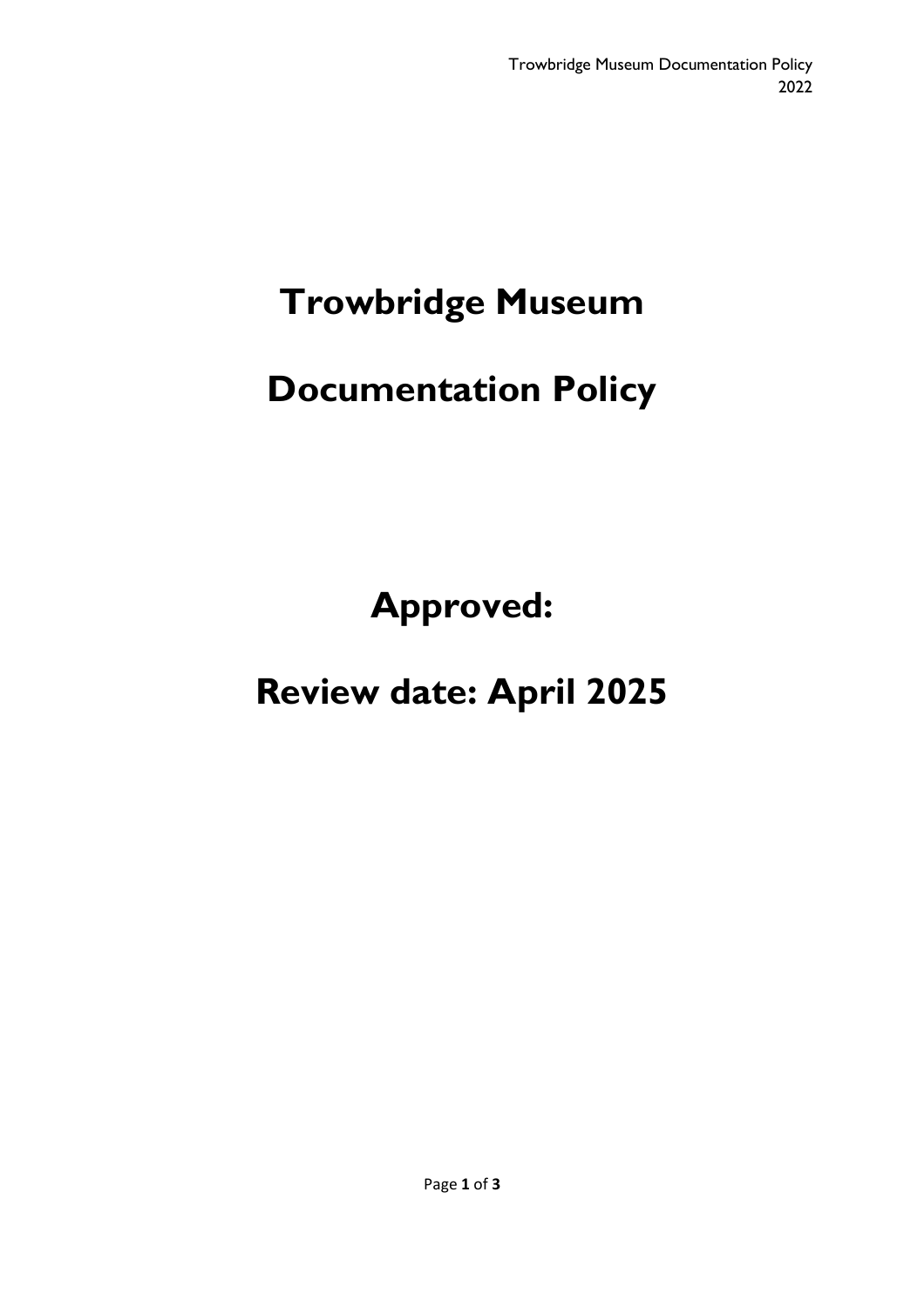#### **Introduction**

Keeping the documentation of Trowbridge Museum's collection up to date is essential if the organisation is to offer a quality service to all its stakeholders. This policy needs to be implemented alongside other policies relating to the Museum's collection, since reliable documentation underpins them all.

#### **Aims and objectives**

#### **"The aim of the Trowbridge Museum Documentation Policy is to establish guidelines ensuring that every object in the Museum's collection is recorded accurately, securely and in an accessible fashion."**

#### **Accountability**

Museum documentation should clarify the status of the object, its legal ownership and, if on loan, the criteria governing that loan. An Accession Register is to be maintained, both digitally and in hard copy, containing basic information about the object's provenance, and a Box Check must be carried out on a rolling programme to ensure that any missing or misplaced objects are recorded as such, and efforts are made to trace them. This is done by managing our backlog and missing list with regular checks by volunteers and staff.

#### **Ethics and legislation**

Trowbridge Museum embraces the Museums Association Code of Ethics and has a clearly defined Collections Development Policy which ensures that the Museum does not collect anything to which the donor has no legal title.

Efforts are made to protect the identity of the owners and lenders in accordance with the Data Protection Act 1998 but also bearing in mind guidelines laid down in the Freedom of Information Act 2000. Researchers are not given access to donor's names and addresses, nor is this information made available online. Entry to the MODES database is protected by passwords which allow different levels of access, thus ensuring that no significant information is made available to the general public or museum volunteers.

### **Standards**

Trowbridge Museum aims to meet the standards set out for documentation by SPECTRUM. Detailed information on how this is achieved can be found in the Trowbridge Museum Documentation Procedures Manual.

- The Museum also aims to enhance documentation by adding images to any record which historically was not photographed, and our database will be immediately updated with new and temporary locations as soon as they are removed from their original box.
- In some cases, early recorders have bulk-catalogued items. In order to make such items more accessible, and to flag up their importance in the collection, retrospective accessioning needs to be an ongoing part of documentation practice. Recent examples of this have been the individual documentation of cloth samples from Trowbridge mills, the documentation of labels from Aplins the chemist and the individual cataloguing of a number of protest posters produced by a single artist in the 1960s and 1970s. The necessity to augment records is usually discovered during the Box Check and is initiated by the Collections and Exhibitions Officer.